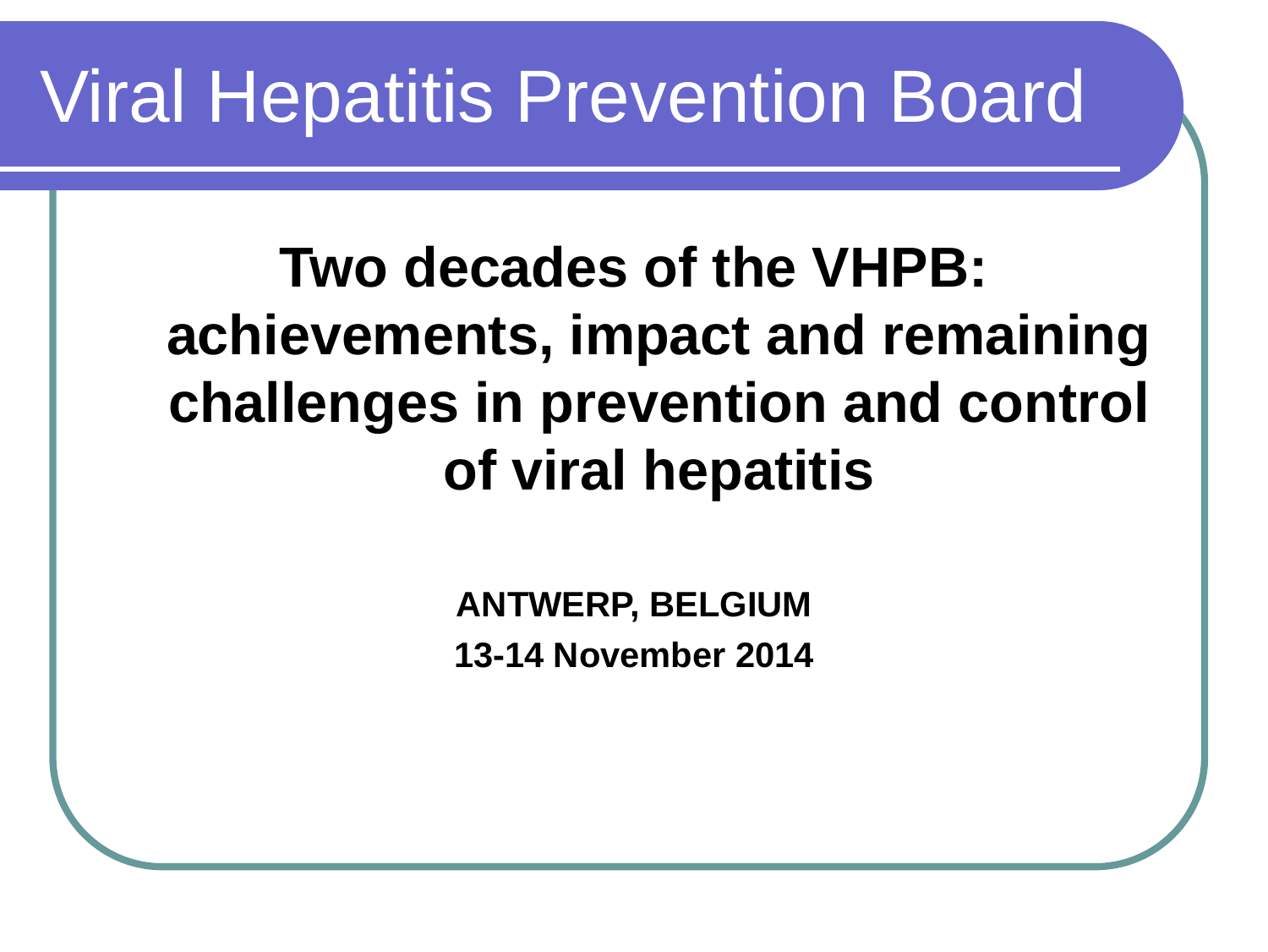

- To review VHPB's achievements and the lessons learnt
- to consider data on prevention and control of viral hepatitis and the current immunization status in Europe
- to evaluate incentives and barriers to hepatitis B immunization
- to analyse European countries' efforts to prepare a national hepatitis plan
- to identify remaining challenges for prevention and control of hepatitis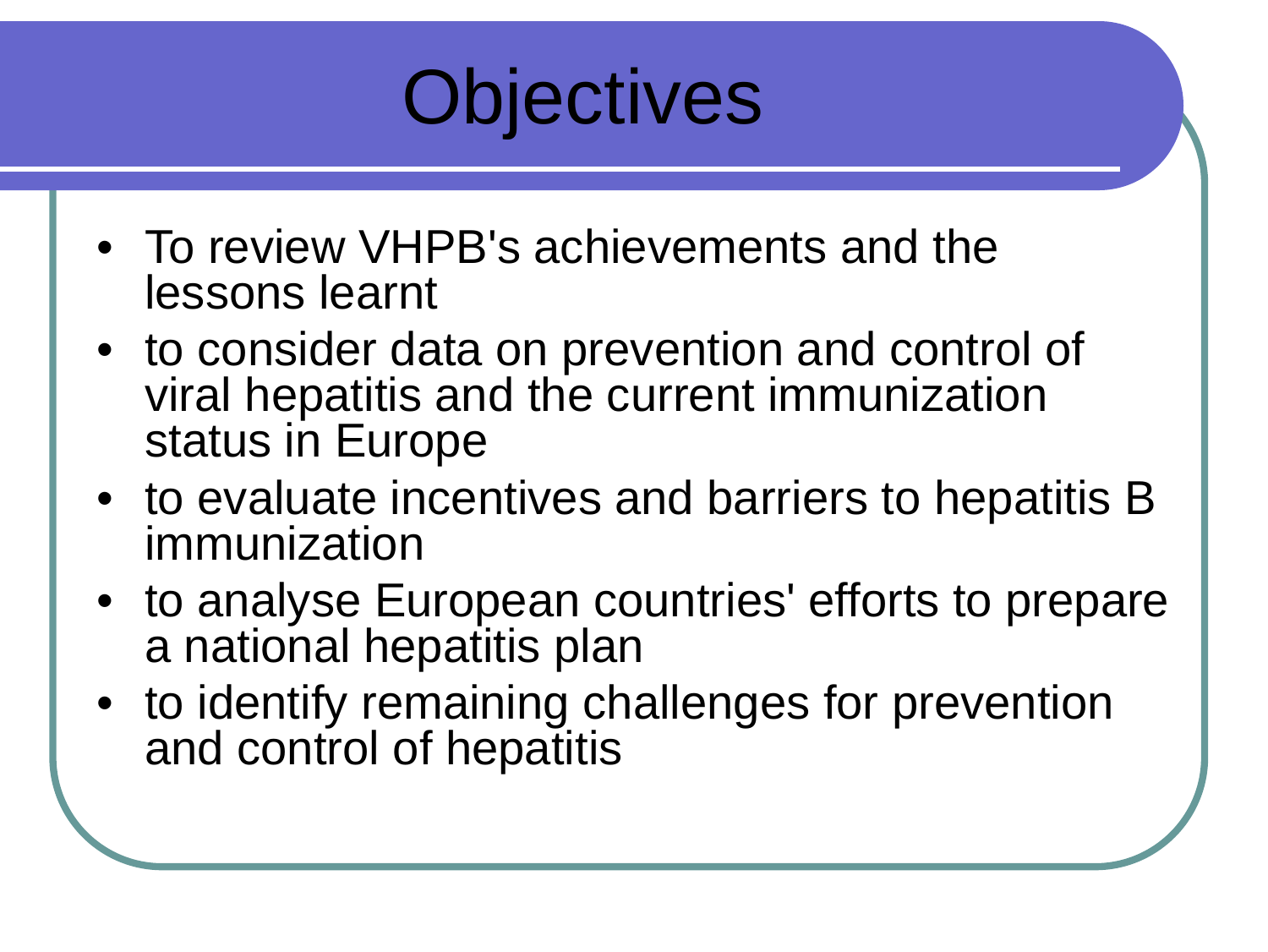

Early 1990s

- Regular outbreaks of hepatitis A; high incidence and prevalence
- Rates in the European Region
- Hepatitis B acknowledged as a serious public health problem, esp ecially in central, eastern and southern Europe as well as an occu pational health issue
- Hepatitis C virus only recently identified
- Hepatitis D and E also recognized
- Hepatitis A and B vaccines licensed and approved
- 1990: Viral hepatitis subject of an occupational health meeting in Vienna; influential in leading to the creation of the VHPB
- Resolution WHA45.17 (1992) urged Member States to integrate c ost-effective vaccine including hepatitis B vaccine into national im munization programmes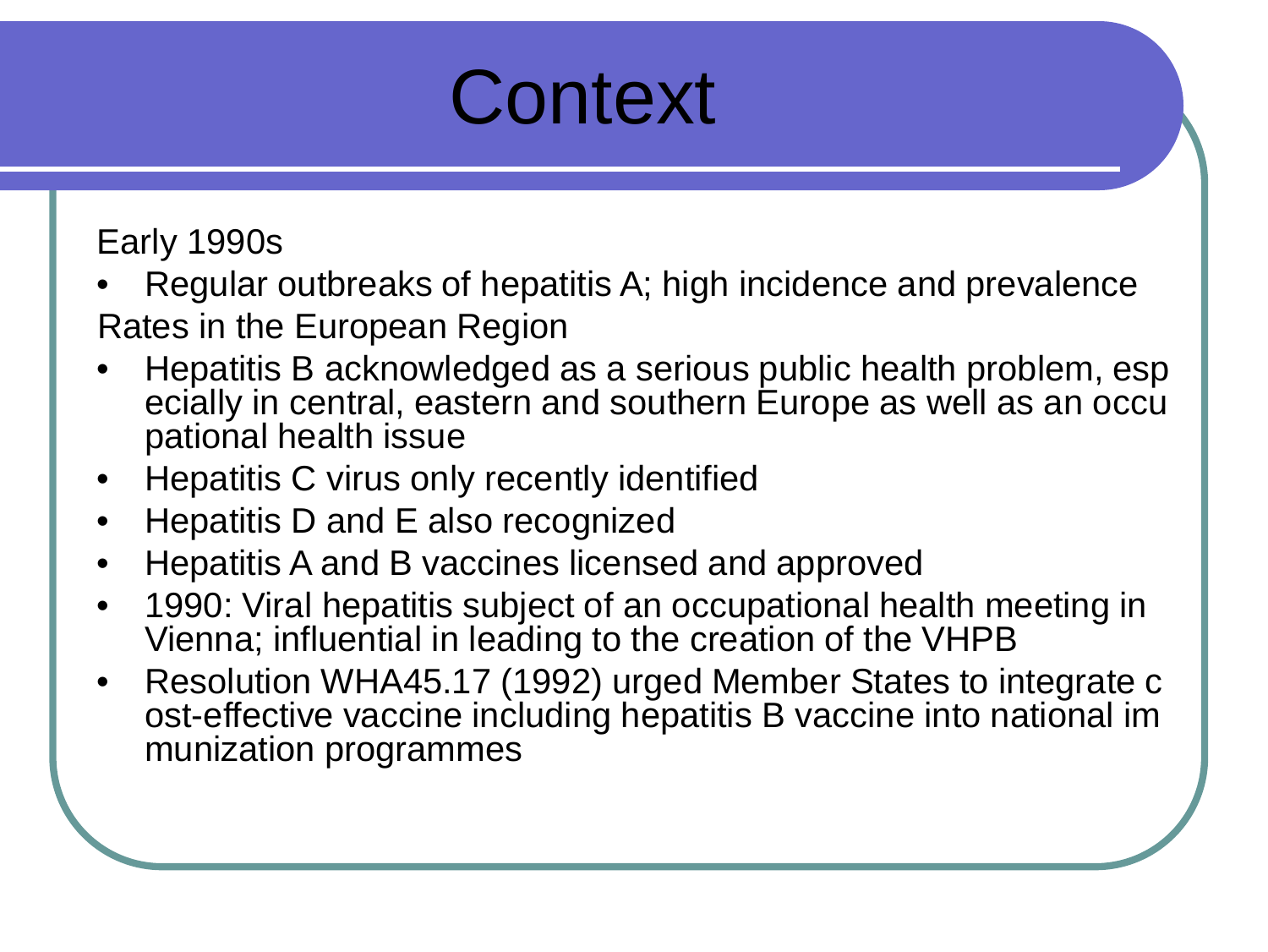#### **Context**

- Continued burden of disease and death due to viral hepatitis, with increases forecast for HCV over medium term
- Heterogeneity between and within countries in the region (e.g. size, social disparities, cultures, ethnicities, policies and strategies, epidemiology and disease burden)
- Growing unease at the disparate institutional and governmental responses to disease burdens that match or outweigh the wellfunded AIDS, tuberculosis and malaria sectors
- Rapidly changing prospects for treatment of hepatitis C, with a side variety of policies on reimbursement
- Enormous progress has been made, but still unfinished business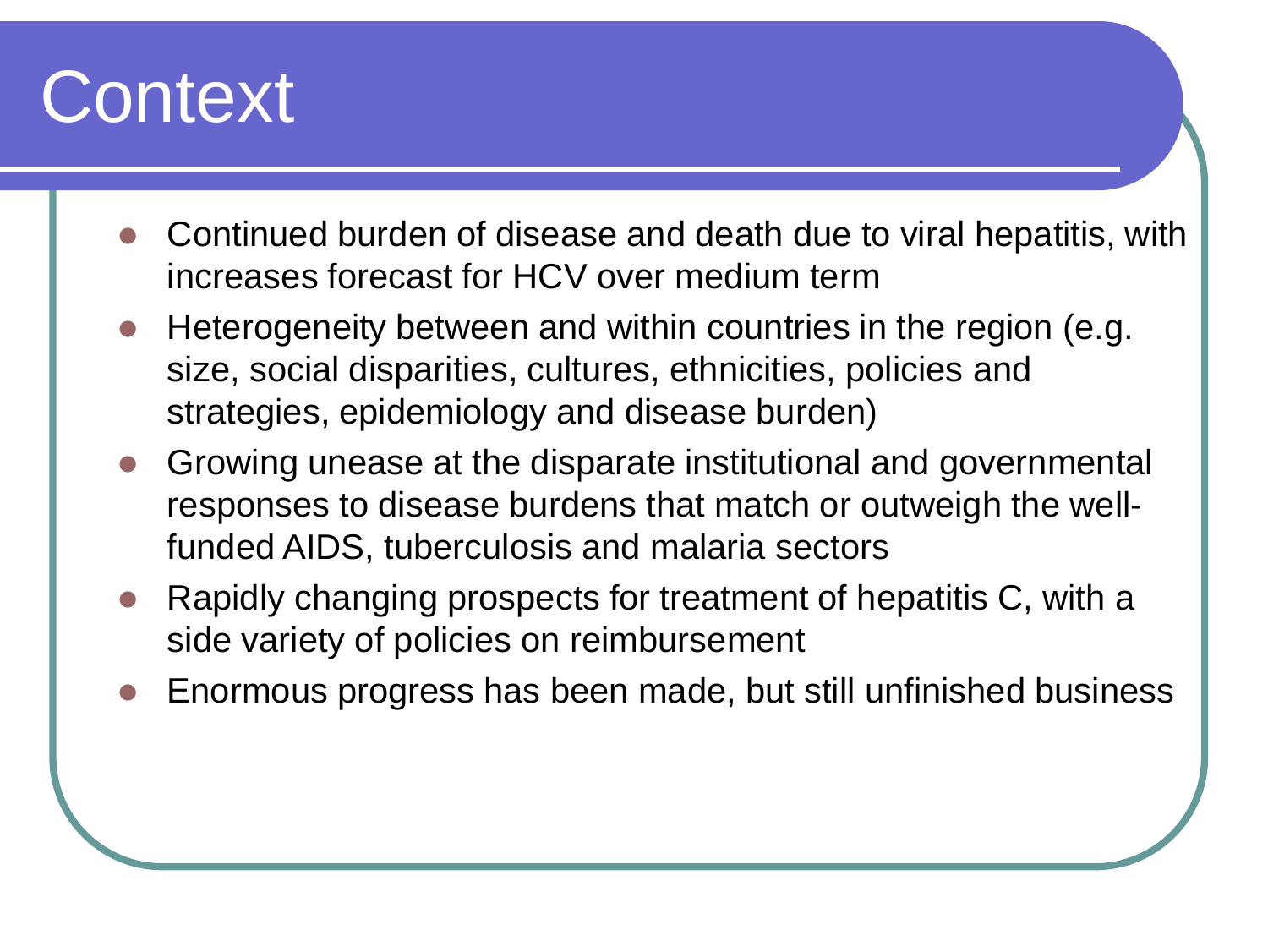#### **Context**

- WHO active on viral hepatitis with World Health Assembly resolutions in 2010 and 2014, calling for numerous actions including development of comprehensive national strategies, inclusion of prevention, diagnosis and treatment in all relevant UN programmes, integrated programmes, and development of systems for regular monitoring of implementation and progress
- WHO Global Hepatitis Framework issued
- WHO European Region: European Vaccine Action Plan includes hepatitis B control goal
- Activities in the European Parliament, European Commission and ECDC
- Numerous patient organizations and groups also active, e.g. EASL, ELPA, World Hepatitis Alliance, …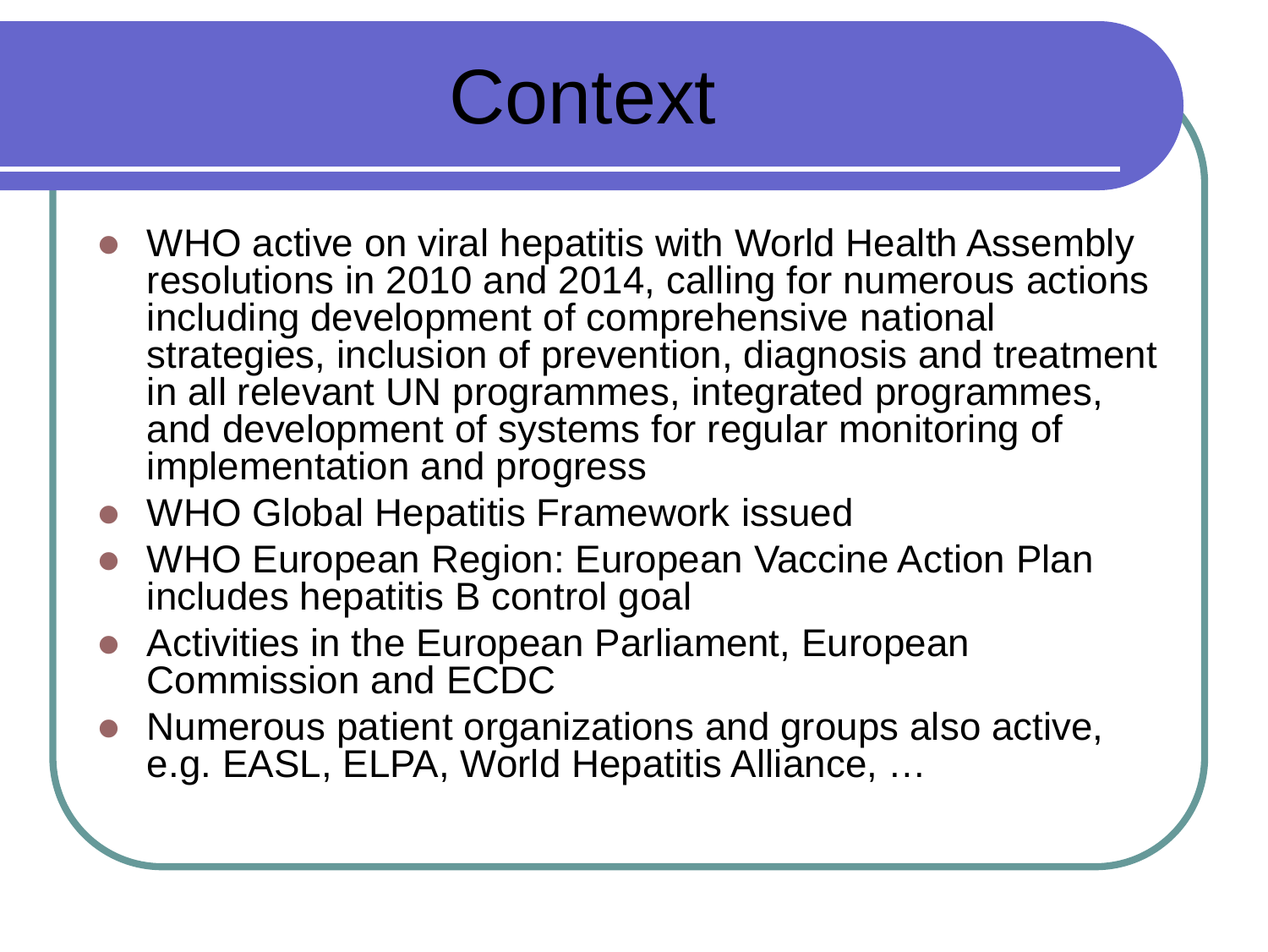# Role and impact of VHPB

- Independent forum and neutral provider of broad range of multidisciplinary expertise, with wealth of data on website
- Engaging civil society and patient organizations
- Convening power to bring together interested parties and disparate groups
- Country meetings catalyse communication, interaction and networking; are conducive to influencing policy and legislation; and allow sharing of best practices
- Trigger for high-level advocacy, facilitating prioritization and political commitment
- Technical meetings can resolve topical issues and provide recommendations for action at national, regional and global levels
- Drafting guidelines and consensus statements
- Potential model for different regions, for instance Latin America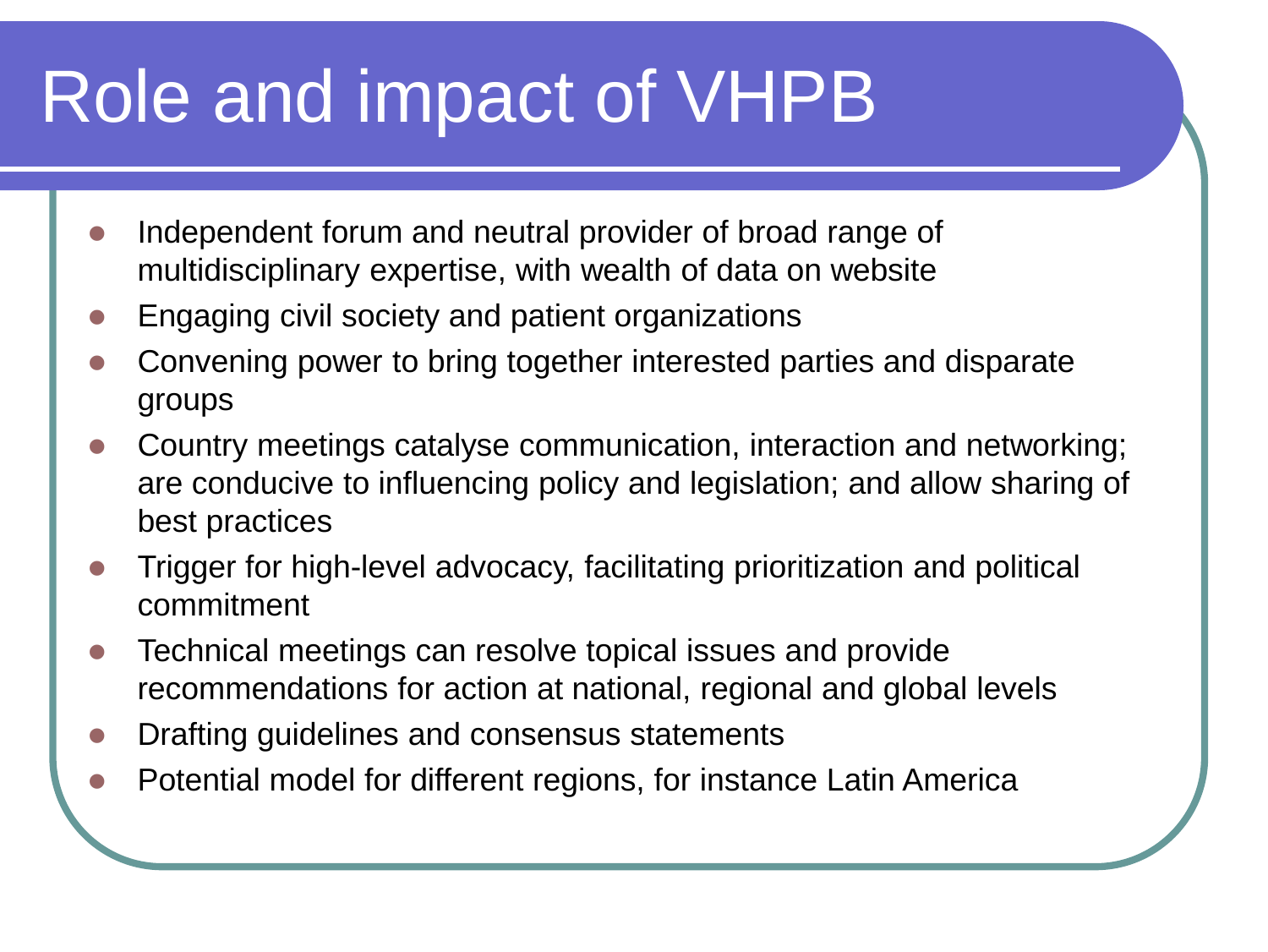# VHPB country meetings

- 13 countries or regions, from the Arctic to Israel and, most recently, Brazil
- Countries reported that timely VHPB country meetings had been instrumental in shaping and changing policies
- **Italy**: a model country for tackling viral hepatitis effectively, being the first country in Europe to introduce universal vaccination of newborns; country meeting highlighted its success story
- **Portugal:** succeeded in its aim to put viral hepatitis on the national health agenda; supported health minister in preparing action plan for an integrated approach to viral hepatitis; plan was adopted by the National Assembly in 2014 and an advisory group is now coordinating approaches to treatment
- **Greece**: meeting (2007) identified the main challenges to VH prevention and control, which helped to shape the response in subsequent years, which have seen successes while numerous challenges still remain
- Albania and the Russian Federation described recent advances and challenges such as the need for sound national strategies, improved access to diagnosis and treatment, stronger public health laboratory capacities, better surveillance, the need to increase awareness and to decrease stigmatization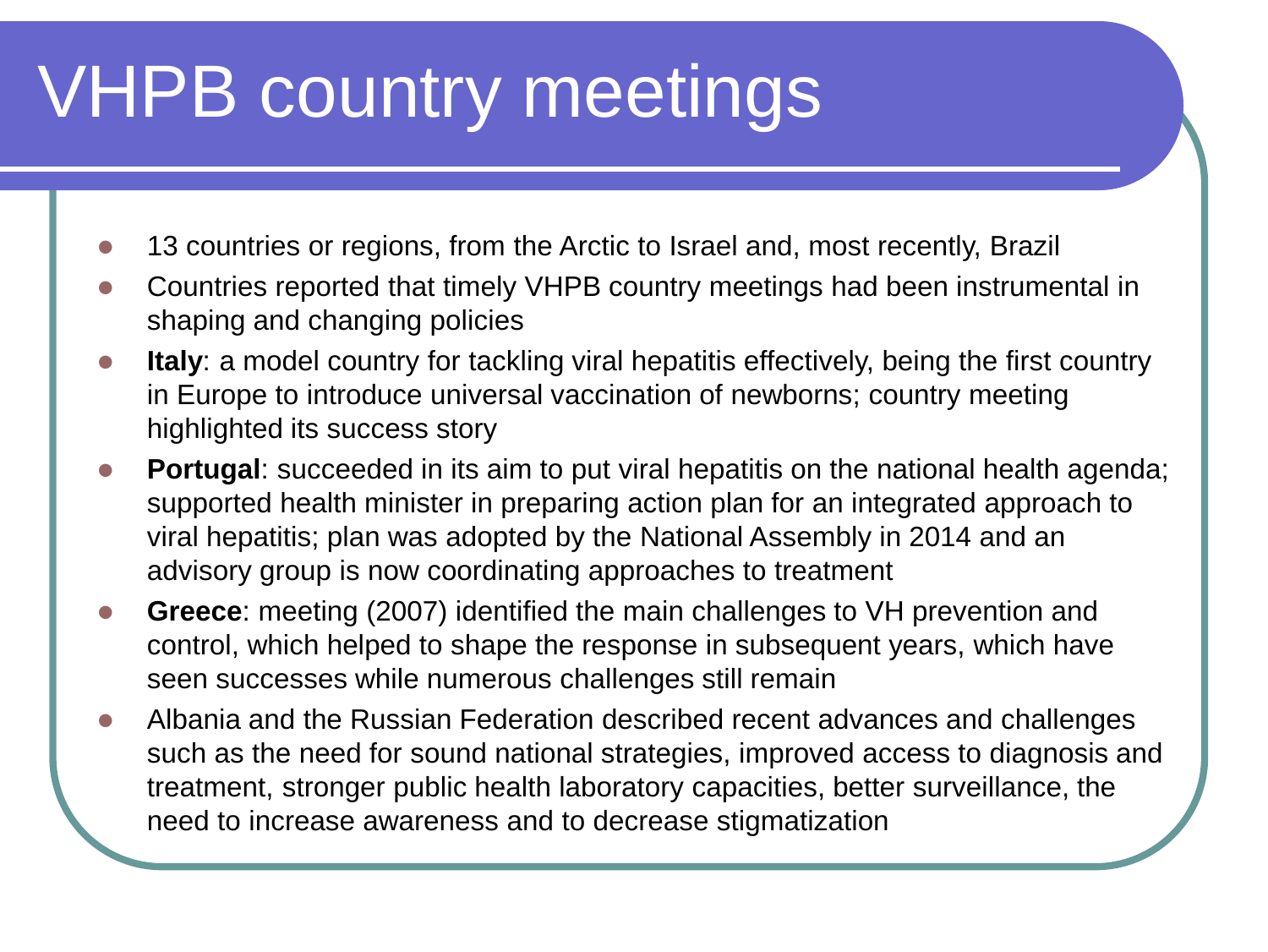# VHPB technical meetings

- Broad range of topics, from HBV mutants, combined vaccines, long-term immunity and boosters, and injection safety to hepatitis A and E, how to reach risk groups (including adolescents, health care workers, migrants and refugees), patient and advocacy groups, surveillance and economic evaluations
- A global meeting on the control of hepatitis A
- Technical consultations with WHO, ECDC and other bodies
- The three "Siofok-like" meetings on the strengthening immunization systems and the introduction of hepatitis B vaccine in central and eastern Europe and the newly independent States
- Outputs include scientific articles published in peer-reviewed journals, reports, letters to health ministers, a journal and newsletter as well as the website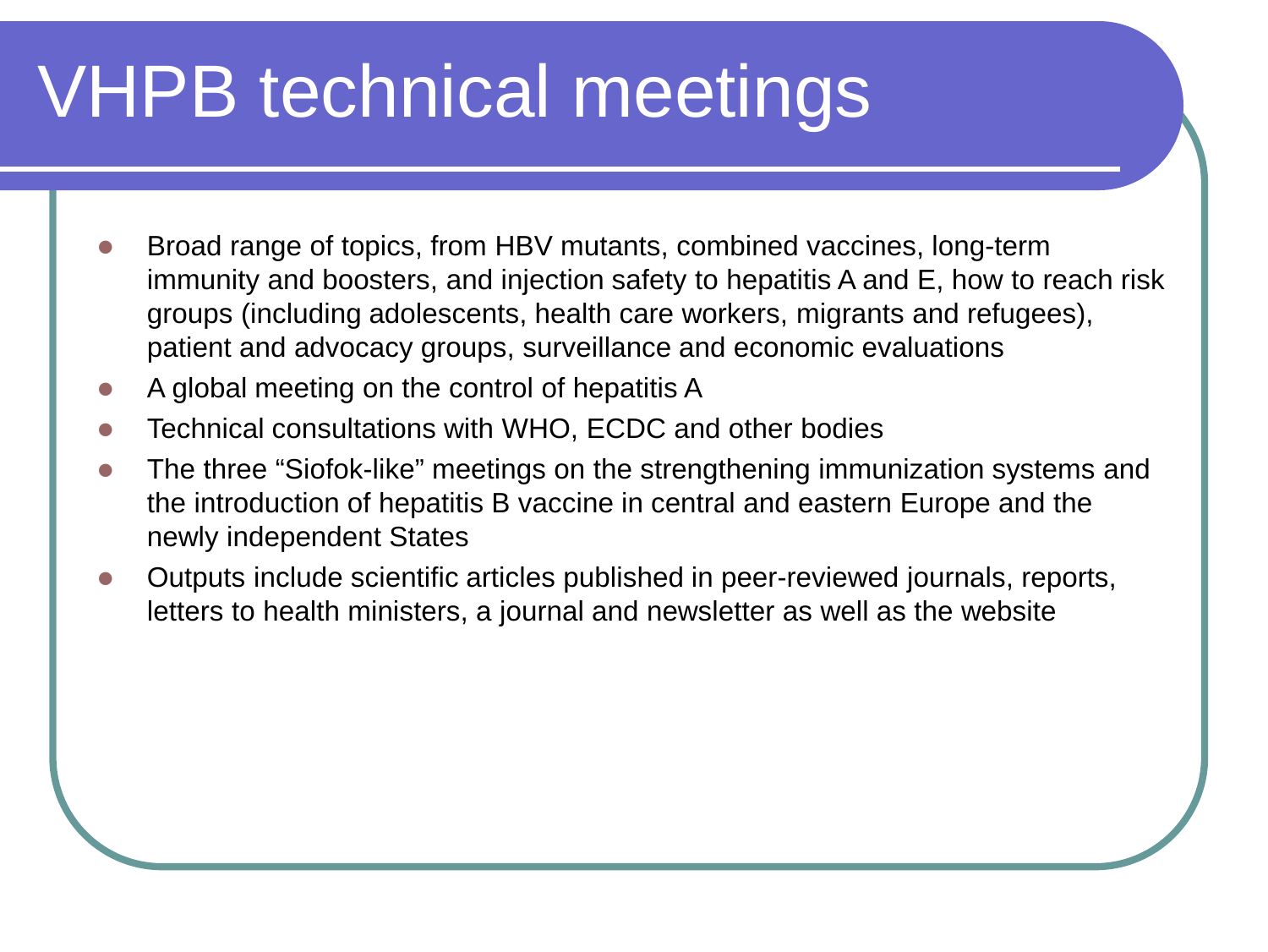# National planning and situation reports

- WHA resolution calls urgently for action plans
- 53 countries in the WHO European Region surveyed for national information on prevention and control of viral hepatitis, 66% response rate so far
- Results compiled in a major report, covering: Country profile, Screening (considerable gaps in incidence data), vaccination programmes, treatment, national plans (reported for 20 countries), impact, and specific issues and future challenges
- Full analysis and conclusion to be prepared later
- Pioneering French holistic plan for viral hepatitis, already treating 14,000 hepatitis C patients
- Scottish plan focuses on hepatitis C, was championed strongly and won parliamentary support and funding: strongly evidence-based, used links with academia and advocacy
- Parallels: driven by data, started from a public health issue, stepwise build up, importance of collaboration and coordination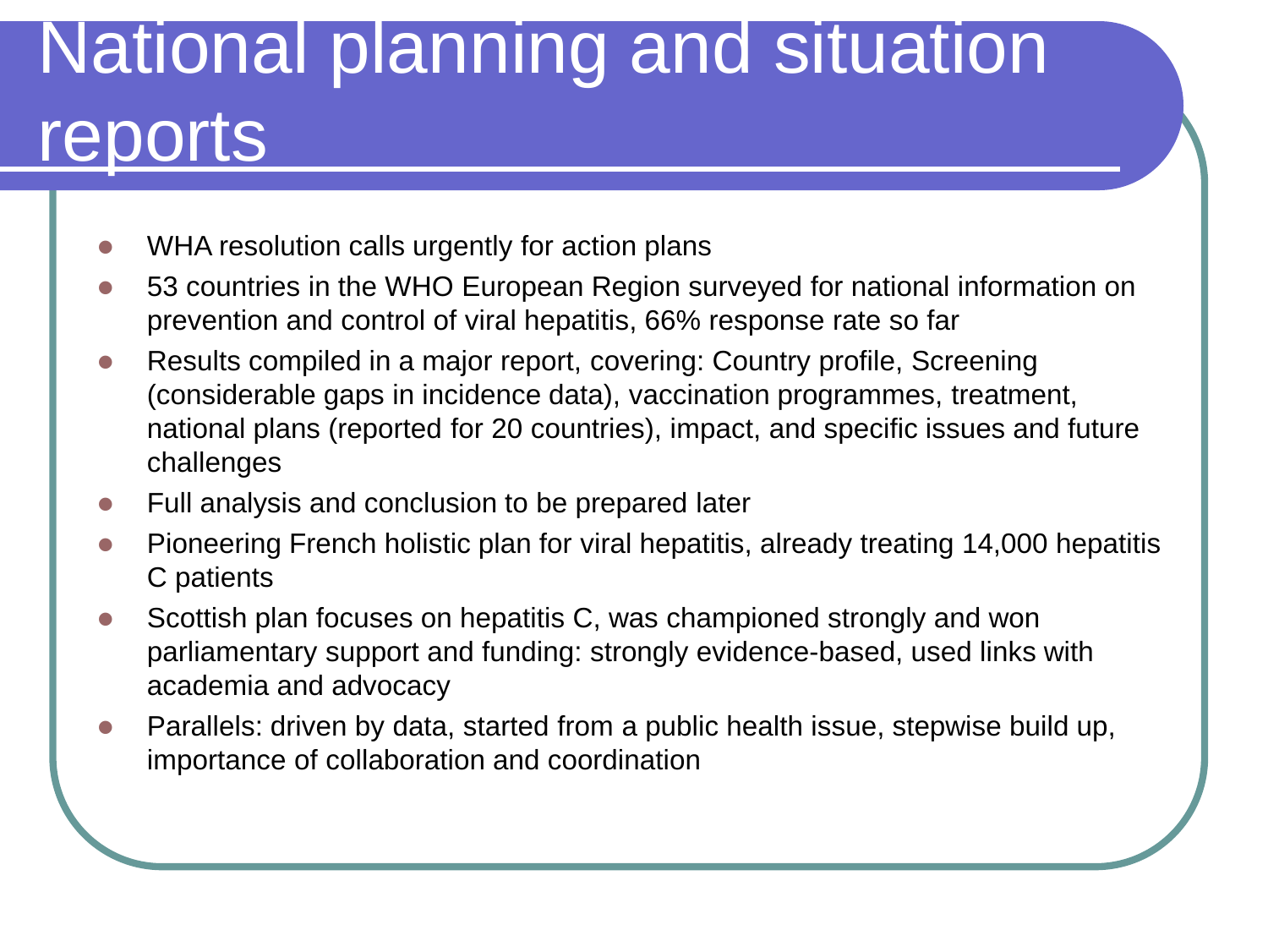# Hepatitis B immunization policies

- More than 180 countries have adopted routine infant immunization policies; in Europe, six countries with low incidence rates of hepatitis B follow an approach based on targeting risk groups
- Online survey of hepatitis B vaccination practices for migrants and other risk groups in a selection of six EU countries revealed inconsistencies in application of policies and the offering of vaccine as well as lack of awareness in a high proportion of the professionals concerned about current practices of vaccination of migrants from areas where hepatitis B is highly endemic; also co-payments were requested in some cases
- The Netherlands changed its policy in 2011 to universal infant vaccination with no catch up – the public acquiesced in this decision
- The Nordic countries have mixed views, some having no plans to introduce universal infant vaccination and others, such as Norway which is finalizing a national strategic plan, preparing to consider the issue
- The UK has examined the issue thoroughly over 10 years and argues forcefully that universal infant vaccination would not be cost effective and that hepatitis B can be controlled in the general population through improvement of existing sensitive targeted vaccination programmes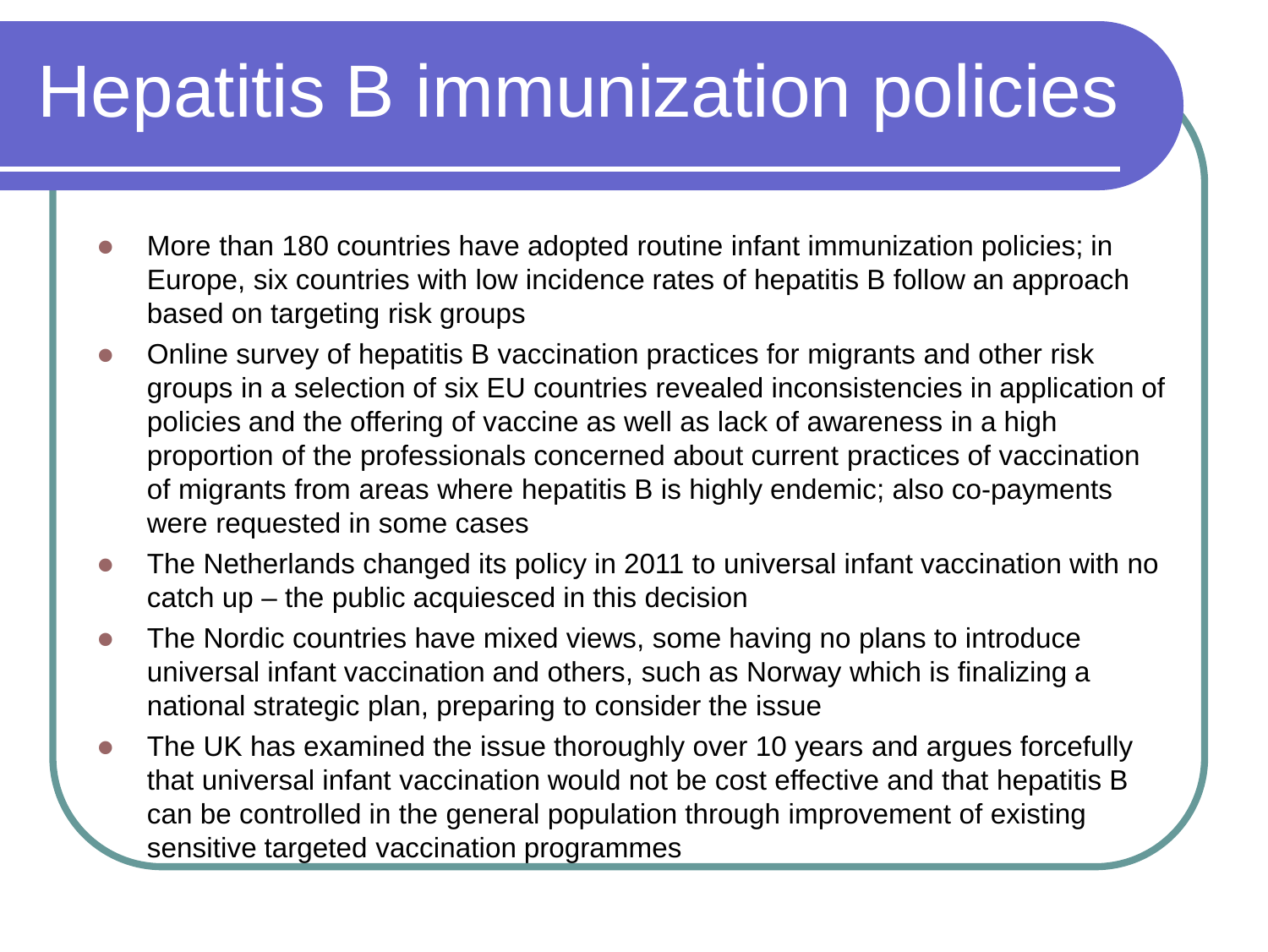# **Challenges**

- Complexities of working with multiple stakeholders
- Moving from vertical programmes and integrating into broader programmes
- Dependence on key personalities or champions
- Generation of political will and leadership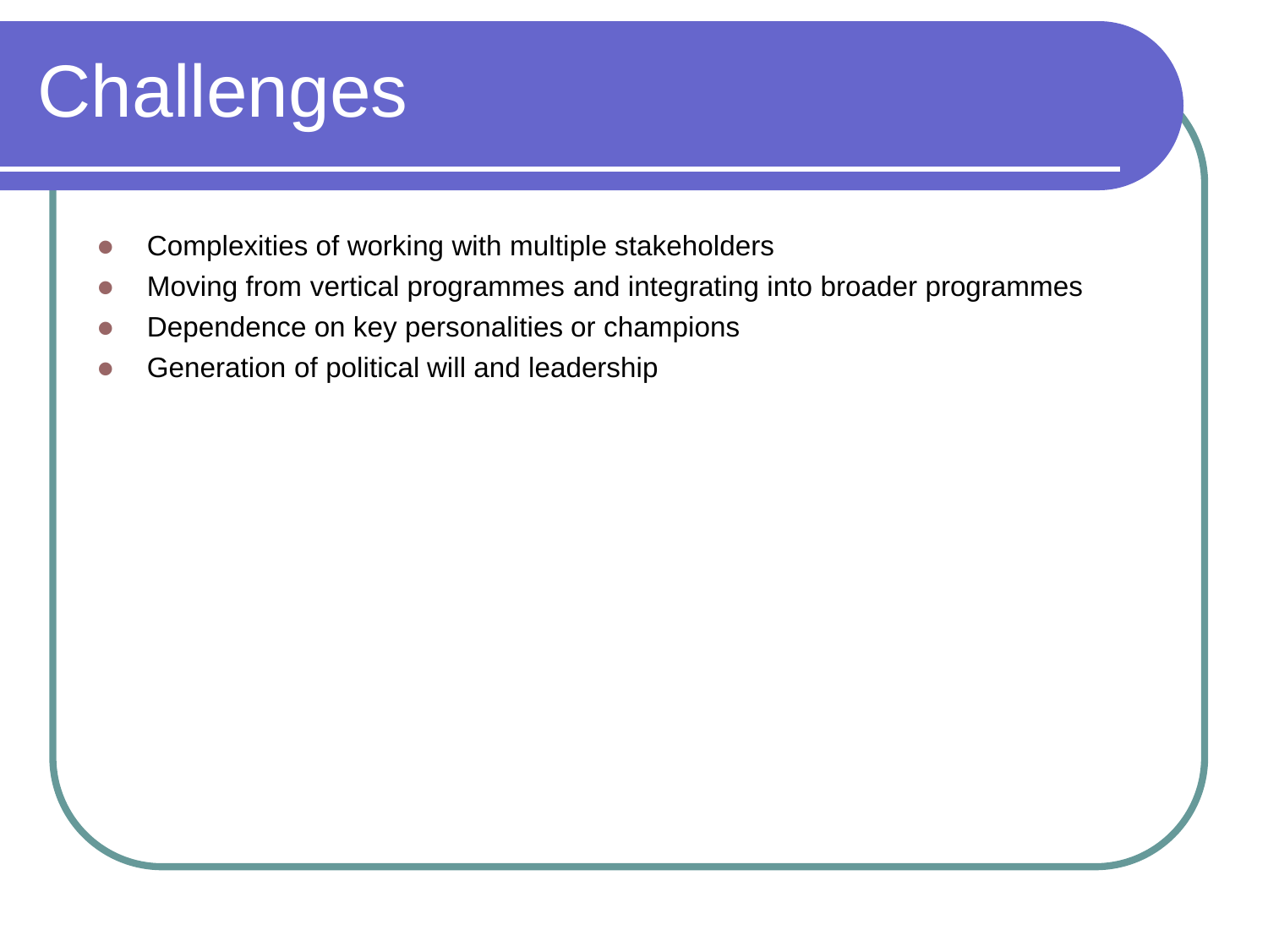#### Lessons learnt - VHPB

- Independence, structure and method of work (including minimal bureaucracy); neutral forum for bringing together experts and, in country meetings, disparate and previously unconnected groups working on different aspects of viral hepatitis
- Advisers work in personal capacity but have the backing and support of their host institutions
- Objectivity and technical expertise open doors and can persuade policy- and decision-makers at the highest levels
- Value of VHPB's dissemination of information, reports, scientific papers, press releases, consensus and position statements, and a user-friendly website
- Need for a permanent secretariat and multiple sources of funding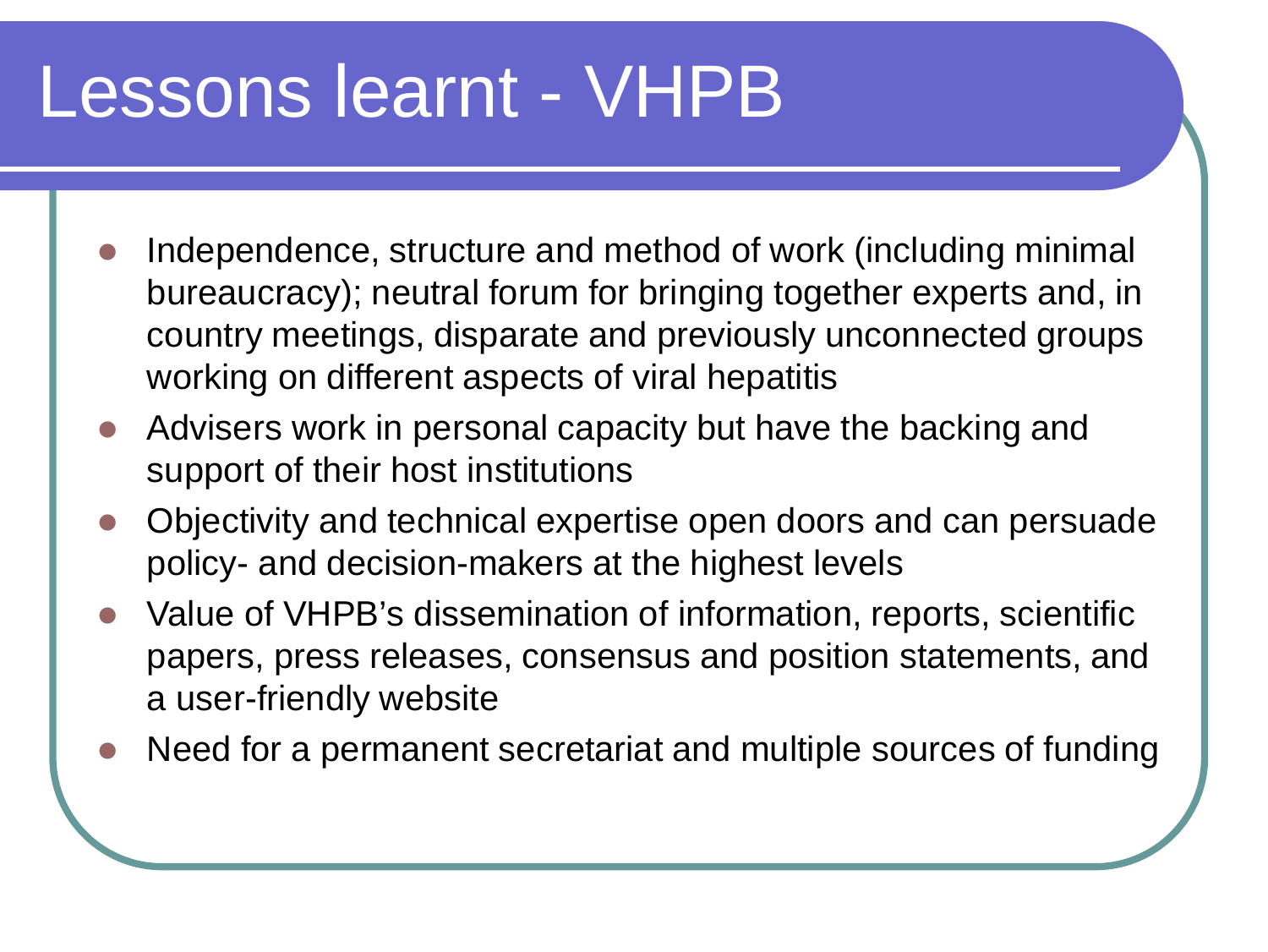#### Lessons learnt – viral hepatitis

- Treatment is included in the concept of prevention
- Surveillance is an intervention for prevention and control
- Better education and training of health professionals about viral hepatitis and vaccination are still needed, although health care workers are better protected than two decades ago
- It takes time to change policies and the key to success is political will
- Barriers to access to preventive measures, diagnosis and treatment still exist, engendering health inequities; the cost of new treatments will exacerbate those inequities
- The ethics of screening while not being able to offer treatment have (still) not been resolved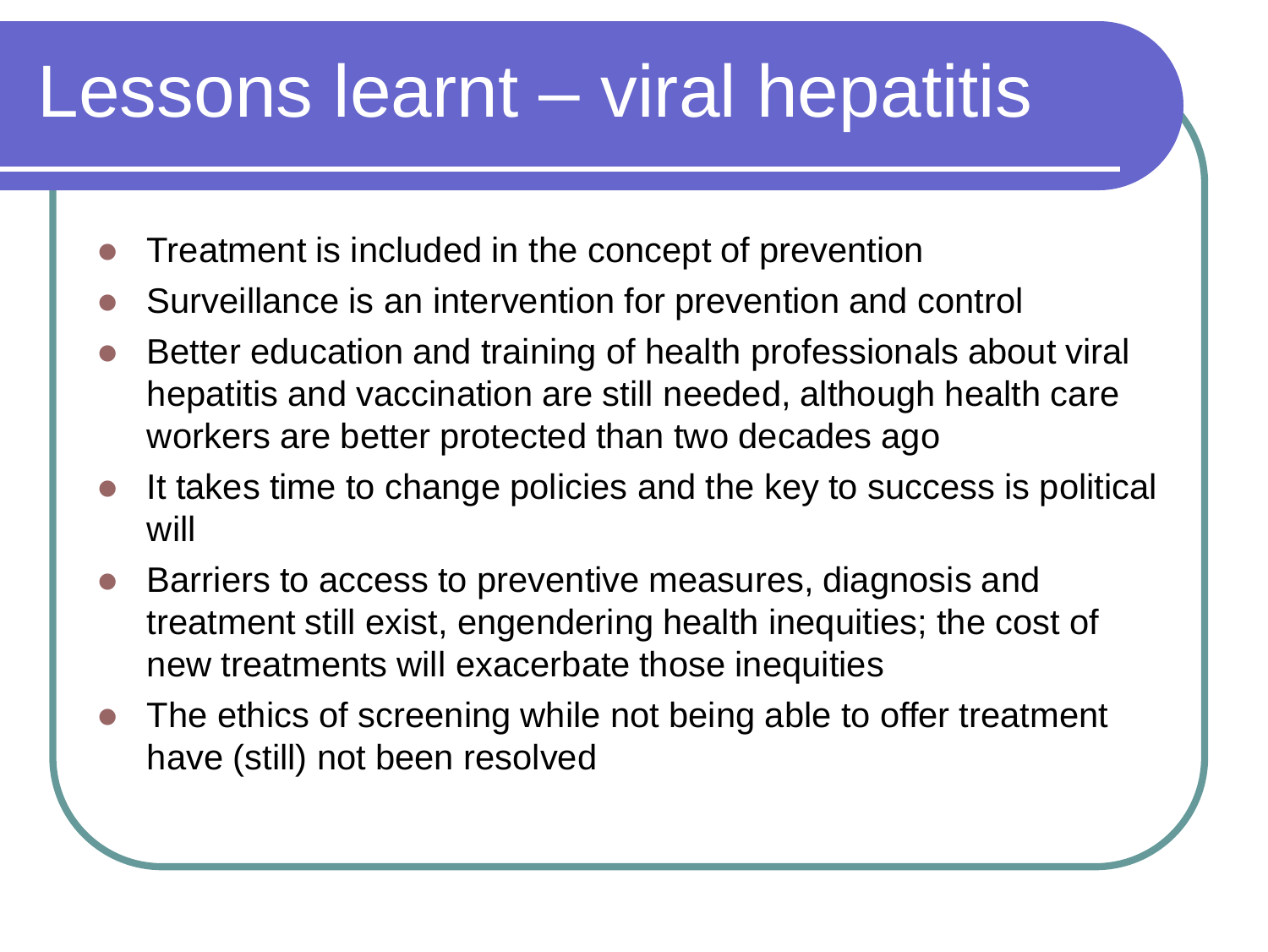# Future challenges

- Changing epidemiology
- Sustainability of existing prevention and control programmes
- Overcoming "vaccine hesitancy"
- Continued advocacy for universal infant vaccination while recognizing divergent views on appropriate national policies
- Integration of vaccine programmes into larger programmes
- Recognition of treatment as prevention and surveillance as an intervention for prevention and control
- Ethics of screening when treatment is not available or affordable
- Engagement and collaboration with all stakeholders
- Better training, education and awareness raising, including removal of stigmatization